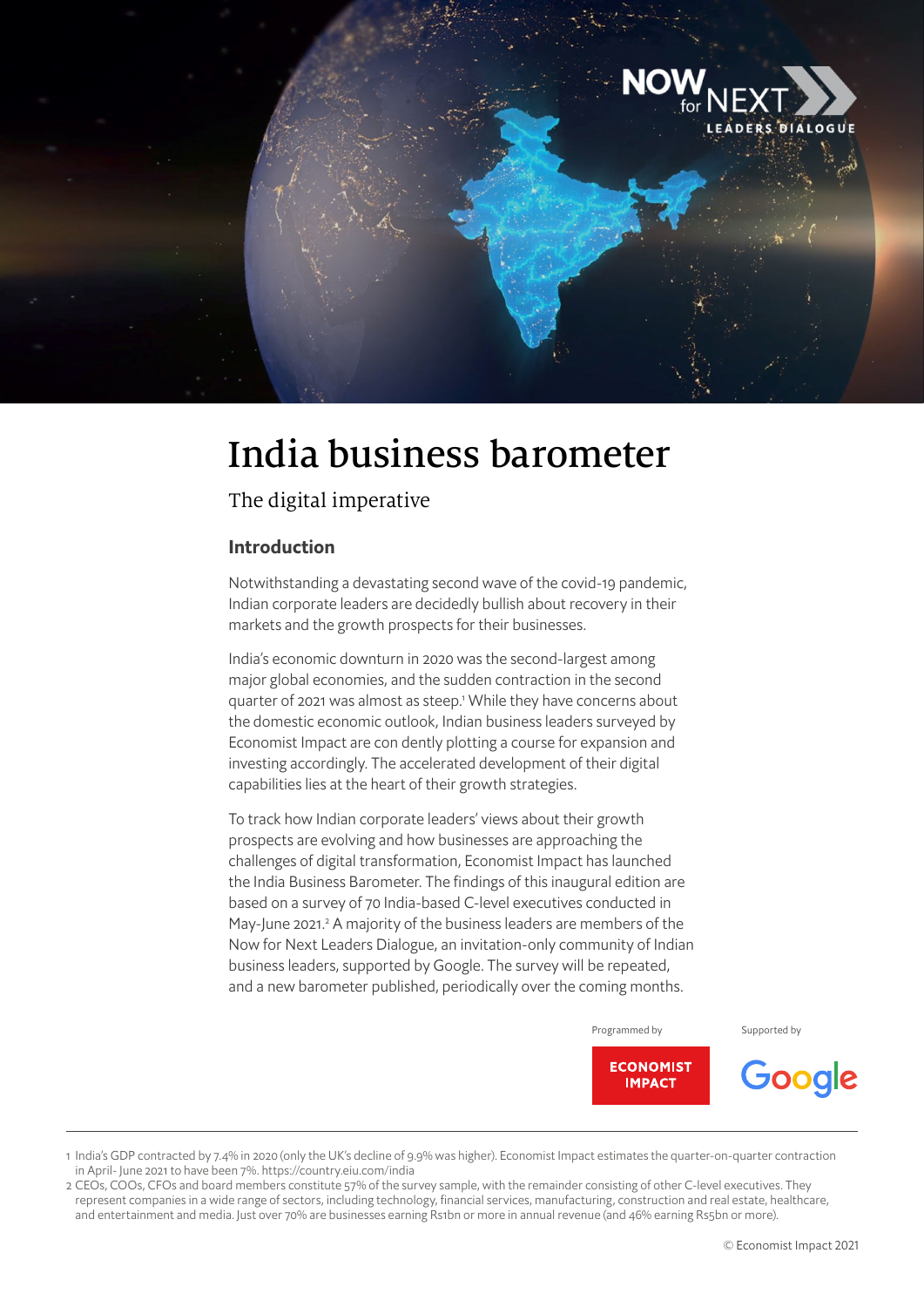responsibility. As their interaction with customers shifts increasingly to digital channels, what steps are Indian businesses taking to ensure their customers and other users of those channels are adequately protected from online harm? Our research suggests executives are aware of their responsibilities in this area, and understand that failure to meet them could harm their business considerably.

## **The business outlook**

With one exception, the surveyed executives' expectations for the next quarter are unequivocally optimistic, and these reflect in upbeat barometer readings. On a scale of -50 (much worse) to +50 (much better), the reading for the global economy for the next three months is a positive 19.3. The reading is in negative territory, however (-1.8), when it comes to India's economy. This is likely an effect of the sobering estimates of the secondquarter downturn that executives no doubt had been reading.

Indian executives appear to believe their own businesses are resistant to the pressures bearing down on the country's economy. When it comes to prospects for their companies' growth, the barometer reading generated is a positive 17.2. In fact, this number slightly masks the extent of executive optimism: while around one-third of respondents expect their performance to be "somewhat better" over the next quarter, another third expects it to be "much better". Indeed, most business leaders expect their company to outperform industry rivals when it comes to growth of both top-line revenue  $(57%)$  and profitability  $(56%)$ .<sup>3</sup>

The digital imperative<br>A particular focus of this edition is digital<br>A particular focus of this edition is digital Coronavirus dangers nevertheless remain Coronavirus dangers nevertheless remain at the forefront of executives' minds. When asked about the top challenges their businesses face over the next three months, atop the list—cited by 50% of respondents—is keeping their employees safe and healthy. Next, 46% say navigating the market uncertainty generated by the pandemic, at home and overseas, is a top challenge. Third on the list, cited by 43%: driving through digital transformation.

## Figure 1: Barometer reading—growth expectations for the next three months



## **Full steam ahead for digital**

The prominence of the digital challenge in business leaders' minds provides a clear hint of how they plan to meet their growth ambitions. A large share of businesses are planning to boost investment in different business areas over the next three months. For example, 37% will spend more to support their firms' entry into new markets; 41% plan to invest in bringing required talent into the business; and a majority, 60%, will increase spending on innovation and R&D.

<sup>3</sup> This Financial Times article provides anecdotal confirmation of corporate India's bullishness in the face of the second coronavirus wave. https://www. ft.com/content/c8228d3b-a4a4-4615-a5c8-d3cfbf3f7c34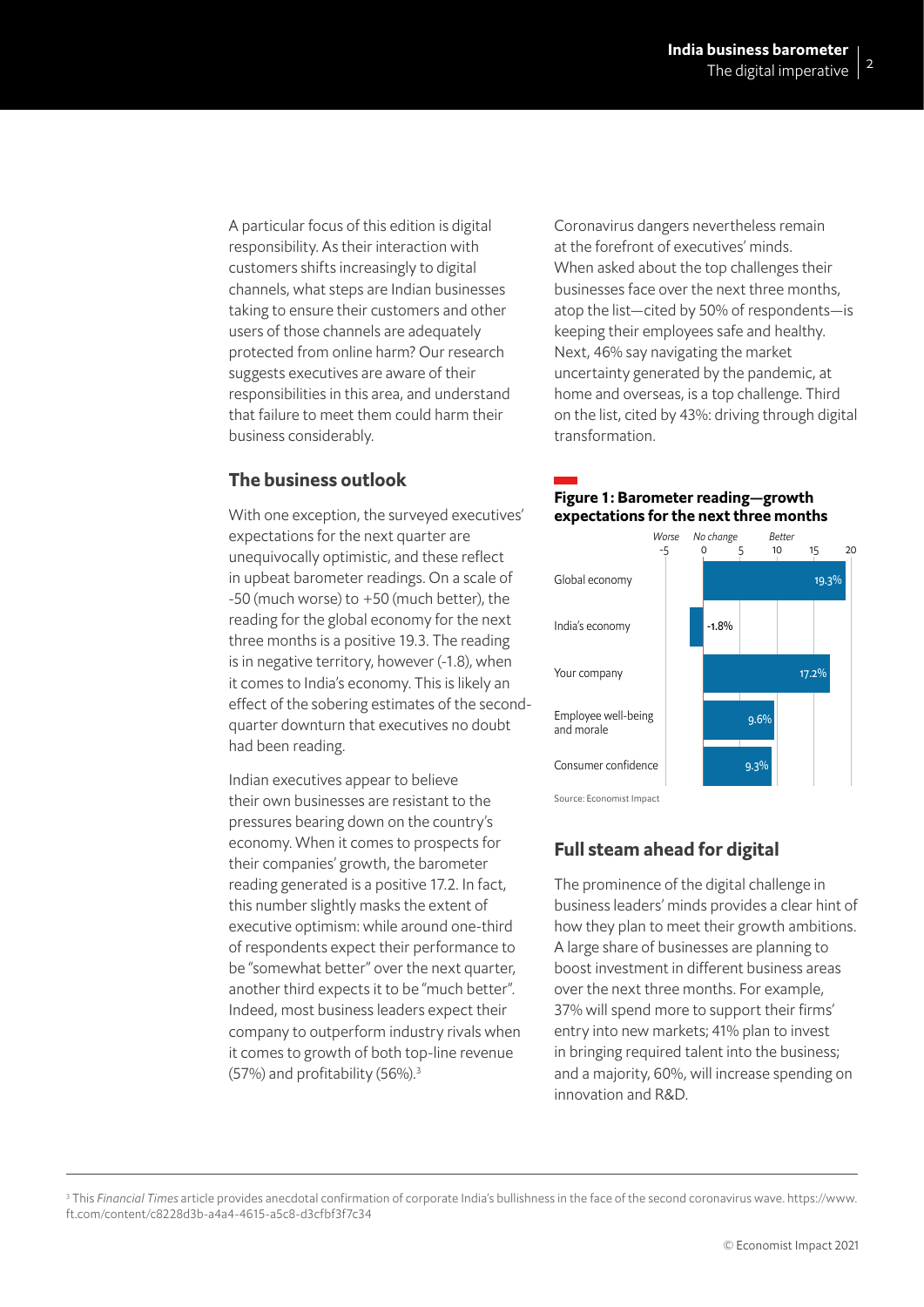## Figure 2: Covid-19 continues to fix minds

The most significant challenges faced by respondents' businesses over the next three months (top responses)



when it comes to investments in different aspects of digital transformation. This is not surprising, as arguably the biggest business impact of the pandemic has been an accelerated flight of consumers and organisations to digital means of interaction. Three years ago, just 23% of our respondents' businesses interacted with existing and potential customers primarily online, such as via a website or a mobile app. Today, that figure is 83%.

Accordingly, most respondents' companies are ramping up investment in different types of digital capabilities with the dual objectives of providing better customer experience and doing so more efficiently. Spending increases are targeted, for example, at the adoption of cloud-based applications and IT infrastructure, as well as the wider automation of processes in customer service, finance, HR, IT and other areas. The vast majority of surveyed businesses are boosting investment in the development of AI and machine learning



### Figure 3: Barometer reading—investment expectations for the next three months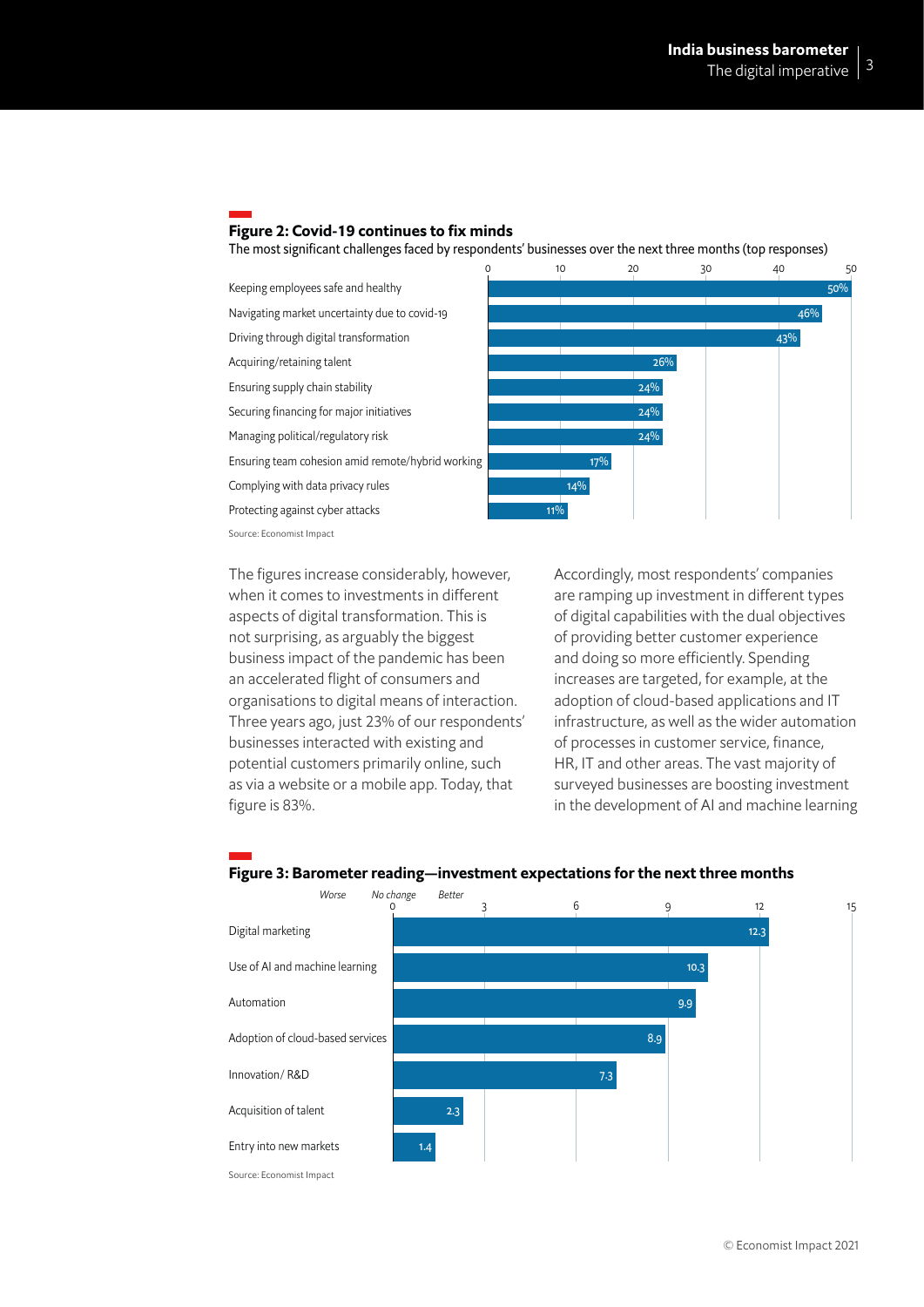The digital imperative<br>capabilities, which can add new dimensions to the customer experience. A vast majority are also spending more on improving their digital marketing capabilities.

These responses translate into positive barometer readings for each category of digital investment: 8.9 for cloud adoption, 9.9 for automation, 10.3 for developing AI and machine learning capabilities, and 12.3 for improving digital marketing.

## **Taking digital responsibility**

As businesses ramp up their digital marketing efforts—and interact with consumers on a wider variety of channels, collecting and analysing ever greater amounts of their personal data—their responsibilities in protecting consumers from data breaches and other online harm increase. The same is true of the well-being and privacy of their employees as well. To their credit, business leaders we surveyed appear to understand and accept this responsibility. Eight in ten (83%) say that taking responsibility for the digital safety of consumers and employees is critical to ensure the long-term success of their business.

They understand digital harm to mean a variety of potential types of damage. These include financial loss, including losses brought about through cyber-attacks; misinformation; and theft or misuse of personal data. Such data breaches are an uncomfortably common occurrence in India and can have potentially damaging consequences for consumers.3 Two-thirds of surveyed executives (67%) also understand that failure to protect user data is bad for their brand and reputation.

### Figure 4: The burden of protection In your opinion, which of the following carries primary



Source: Economist Impact

Who bears responsibility for protecting users from digital harm? Our respondents tend to believe that the burden rests with technology companies—such as internet providers, mobile and other telecoms operators. Indeed, these companies could be subject to legal jeopardy for content on their websites or platforms under rules passed recently by the Indian government.5 Next are businesses themselves, well ahead of government or industry bodies an acknowledgment by respondents that their companies must do more to protect the users of their digital channels.

Business leaders say their companies are taking steps to do so. Bolstering fraud protection with the help of AI, machine learning and other advanced technology capabilities is the action most frequently cited, along with efforts to strengthen their cyber defences to guard against incursions from attackers. More than half also say their companies are taking

<sup>4</sup> For recent examples, see: https://www.bloomberg.com/news/articles/2021-05-22/cyber-attack-on-air-india-led-to-data-leak-of-4-5-million-fliers; https://indianexpress.com/article/technology/tech-news-technology/dominos-data-breach-name-address-other-details-of-over-18-crore-ordersleaked-7328416/; and https://cisomag.eccouncil.org/unacademy-data-breach/

<sup>5</sup> The rules, which primarily apply to technology and media companies, are controversial and have elicited considerable debate. See, for example: https://www.economist.com/asia/2021/06/05/indias-government-goes-after-twitter-and-its-ilk; https://www.indiatoday.in/technology/news/story/ eff-says-new-indian-rules-on-online-content-threaten-the-free-and-open-internet-1788706-2021-04-08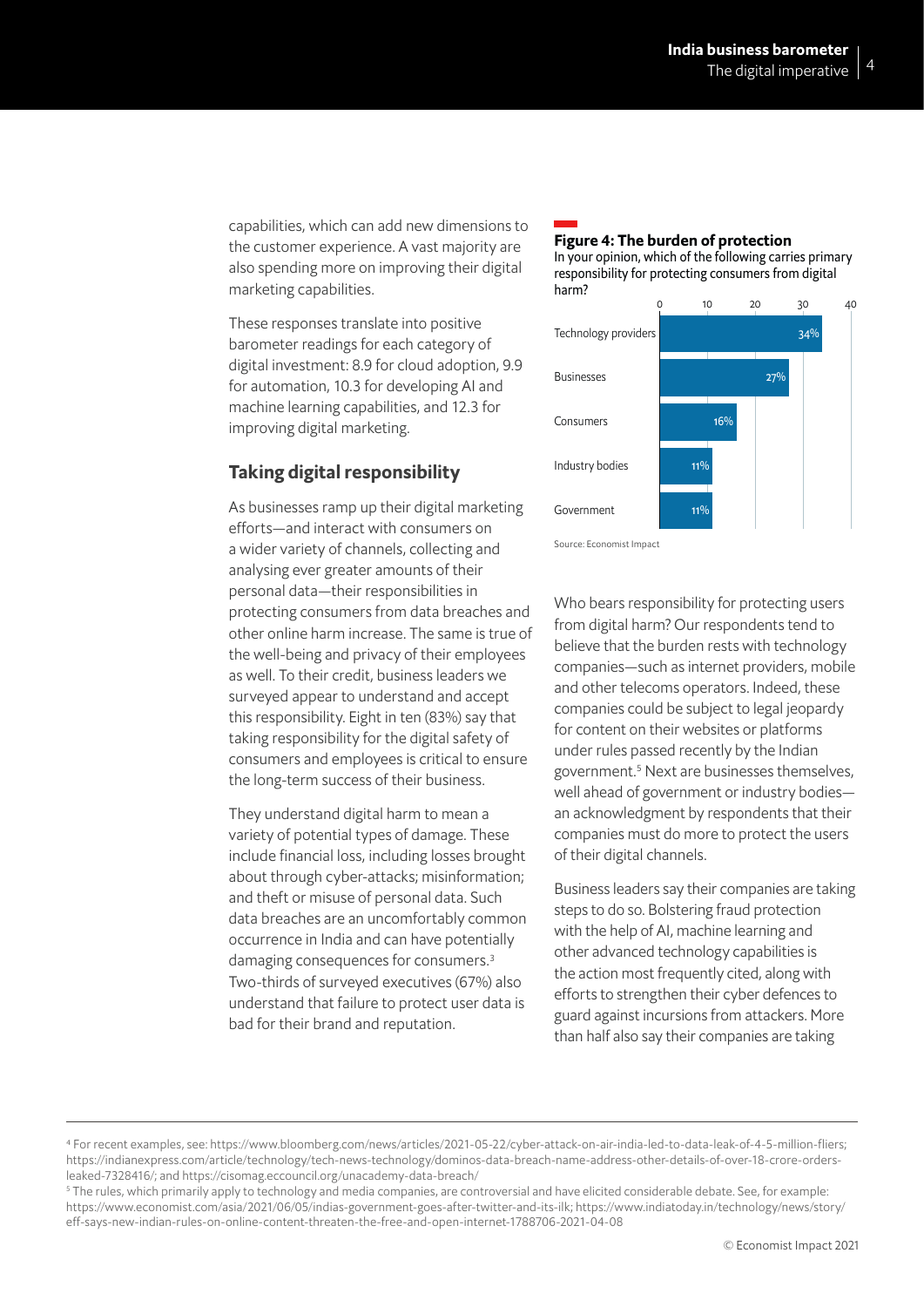## Figure 5: Tightening the defences

What steps is your company taking to protect users of its website(s), apps or other digital channels? (top responses)

Deploying advanced technologies (e.g. AI) to strengthen fraud protection

Strengthening your cyber-security defences Educating users about protecting themselves

against online threats Complying with national or international policies on data privacy

Updating your data storage practices

Hiring external consultants to advise on improving user safety Reporting to the authorities instances of harm caused to your users Establishing advisory committees/councils of

independent experts to advise on improving user safety Encouraging users to download security tools to their devices



Source: Economist Impact

strengthen their own safeguards. Indeed, when it comes to educating society more broadly on digital use, three in four (76% of) executives believe businesses, and not government, should take the lead.

There are other measures Indian companies can take to enhance online protection of

their digital users and employees. Just under 40% of respondents' firms, for example, have established or are considering establishing advisory committees to help them improve user safety. Another helpful measure would be to consolidate internal responsibilities for digital safety in one function or role, as a majority of respondents believe these responsibilities are currently too fragmented.

#### Figure 6: The most valuable digital contributions to society

Thinking of how your company uses digital technology, what are the most important contributions it could make to consumers, other stakeholders and society in general? (top responses)

Supporting open standards in technology development Educating customers and other users on secure online practices Helping improve digital literacy among low-income and other disadvantaged groups

#### Enhancing protections of data privacy

Helping develop standards for the ethical use of intelligent technologies (e.g. AI, robots)

Source: Economist Impact

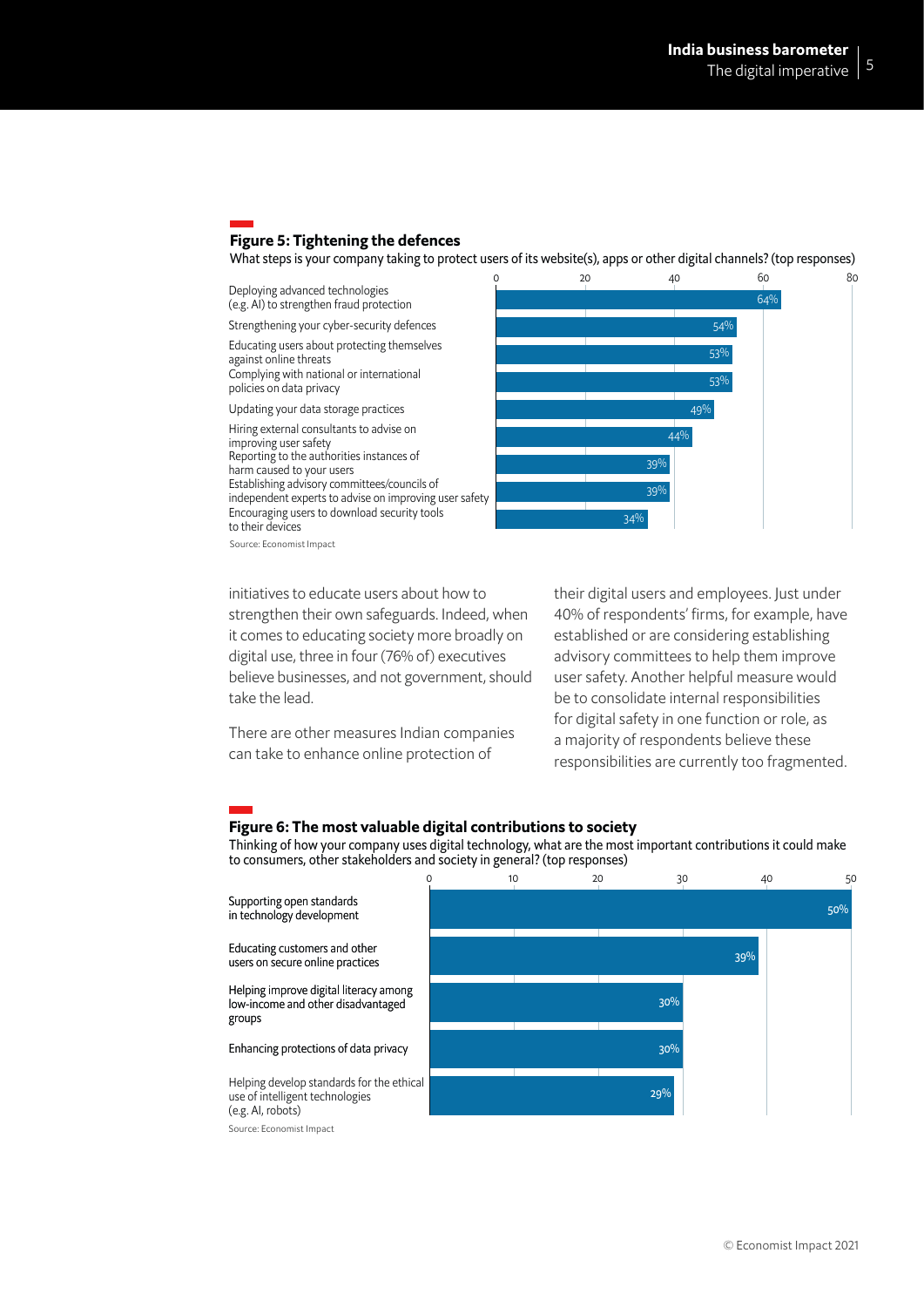## **Conclusion: from intent to action**

India's economy is booming again as the worst of the pandemic appears to recede. As in much of the world, digital technology now underpins a greater share of business and economic activity than was the case just 18 months ago, and Indian business leaders increasingly see their firms' fortunes hinging on their ability to interact seamlessly and efficiently with customers. Greater digitisation brings opportunity but also greater risks, for companies, their customers and others the companies interact with.

We find encouraging that Indian businesses take the responsibility of protecting customers and other users from digital harm seriously. The true test of their seriousness, though, is translating aspiration and intent into concrete action. A failure to do so may eventually result in users shifting allegiances as a result. Genuine action, by contrast, can engender greater customer loyalty and, more importantly, make a signal contribution to bettering society.